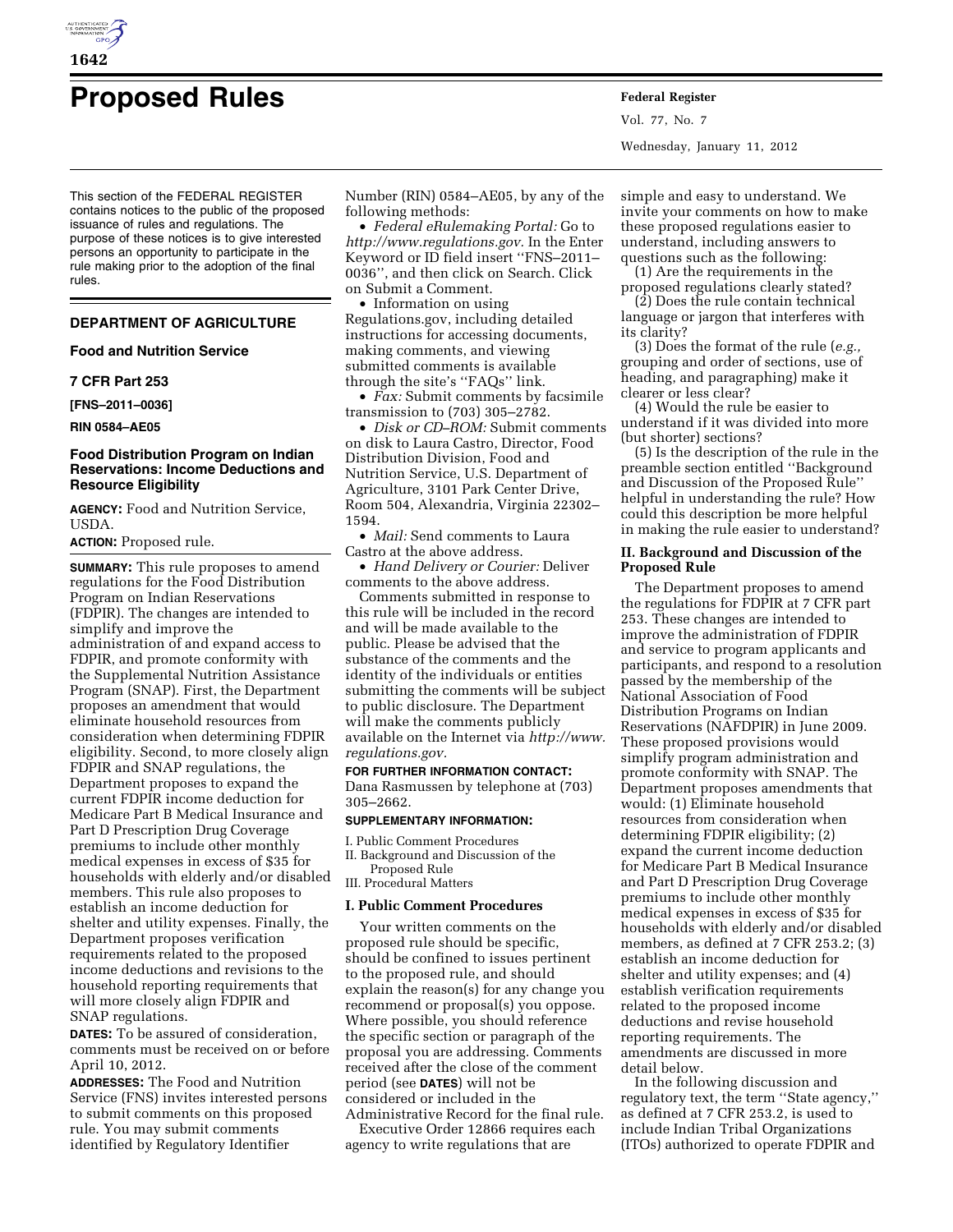Food Distribution Program for Indian Households in Oklahoma (FDPIHO) in accordance with 7 CFR parts 253 and 254. The term ''FDPIR'' is used in this rulemaking to refer collectively to FDPIR and FDPIHO.

# *1. Eliminate the Eligibility Criterion Based on Household Resources—7 CFR 253.6(d)*

Currently, the FDPIR household resource limits are \$3,250 for households with at least one elderly/ disabled member and \$2,000 for all other households. In response to a separate rulemaking published in the **Federal Register** on April 27, 2010 (75 FR 22027), which proposed to amend FDPIR regulations by aligning provisions with changes to SNAP as a result of the Food, Conservation, and Energy Act of 2008, FNS received numerous comment letters regarding the FDPIR household resource eligibility criterion. Many of the comment letters supported elimination of the FDPIR resource test or alignment of FDPIR and SNAP policies. Based on the comments received, the Department proposes to eliminate the household resource eligibility criterion in FDPIR. In the regulatory impact analysis of this proposed rule, we estimate that eliminating the resource test would increase FDPIR participation by less than one percent. Removal of the resource test would streamline the certification process for new and currently participating households and simplify program administration, reducing the burden on State agency certification staff and improving service to those in need of nutrition assistance. To eliminate the resource standard from current regulations, the Department proposes to remove the regulatory provisions at 7 CFR 253.6(d). This proposal does not affect the requirement that households meet maximum FDPIR income limits and other eligibility criteria provided under current program regulations.

The Department also proposes conforming amendments to remove reference to the resource test throughout the current FDPIR regulations. The proposed amendments to 7 CFR 253.6(c) on categorical eligibility remove reference to resource eligibility. This rule would also remove 7 CFR 253.7(f)(2)(i), which currently references resources of disqualified household members. The rule would redesignate the current paragraphs at 7 CFR  $253.7(f)(2)(ii)$  and  $(\overline{f})2)(iii)$  as paragraphs  $(f)(2)(i)$  and  $(f)(2)(ii)$ , respectively.

The Department also proposes an amendment to 7 CFR 253.6(e)(3)(viii) (to be redesignated as 7 CFR

 $253.6(d)(3)(viii)$ , which currently references non-recurring lump sum payments, such as security deposits on rental property or utilities, tax refunds, and retroactive Social Security payments. The amendment would remove the language that provides these payments are counted as resources in the month received. Therefore, nonrecurring lump sum payments would not be considered in determining the eligibility of households for FDPIR.

The Department proposes similar treatment of periodic per capita payments that are derived from the profits of Tribal enterprises and distributed to Tribal members less frequently than monthly. As with nonrecurring lump sum payments, the amount and time of receipt of periodic per capita payments cannot always be anticipated by FDPIR participants in order to be considered during the household's income eligibility determination. Consequently, nonmonthly per capita payments are reported upon receipt in accordance with the change reporting requirements at 7 CFR 253.7(c). In most instances, receipt of these payments does not impact household eligibility in the month of receipt because there is not sufficient time for the State agency to take action to terminate the household if the payment results in the household's ineligibility. In accordance with 7 CFR 253.7(c), households must report a change within 10 calendar days, and the State agency must act on the reported change and issue a notice of adverse action no later than 10 days after the change is reported. The notice of adverse action must provide a minimum of 10 days from the date of the notice to the date upon which the termination becomes effective. Under current regulations, funds from the per capita payment that remain available to the household in the month after receipt are considered a resource.

In accordance with the proposal to remove consideration of household resources in determining eligibility for FDPIR, the Department proposes to amend 7 CFR 253.6(e)(3)(viii) (to be redesignated as 7 CFR 253.6(d)(3)(viii)) to specify that non-recurring lump sum payments and non-monthly per capita payments would no longer be considered in determining the eligibility of households for FDPIR. Furthermore, the Department proposes to amend 7 CFR 253.6(e)(2)(ii) (to be redesignated as 7 CFR 253.6(d)(2)(ii)) to clarify that per capita payments received monthly are considered unearned income in the month received. This is consistent with current program policy.

# *2. Medical Expense Deduction—7 CFR 253.6(f) (To Be Redesignated as 7 CFR 253.6(e))*

The Department proposes a change that would revise the provisions at 7 CFR 253.6(f)(4) (to be redesignated as 7 CFR 253.6(e)(4)) to expand the current deduction for Medicare Part B Medical Insurance and Part D Prescription Drug Coverage premiums to include other monthly medical expenses in excess of \$35 incurred by any household member who is elderly or disabled as defined in 7 CFR 253.2. This change would align FDPIR and SNAP regulations. Also, this change would respond to Resolution 2009–01 passed by the membership of NAFDPIR in June 2009. That resolution requested an income deduction for unreimbursed medical expenses for prescription drugs and other medical expenses, other than for plastic surgery. As provided above, in order to reflect the proposed elimination of 7 CFR 253.6(d), we are proposing to redesignate current 7 CFR 253.6(f) as proposed paragraph (e).

The Department proposes to adopt SNAP policy at 7 CFR 273.9(d)(3) in regard to allowable medical costs. The proposed allowable medical costs are:

(a) Medical and dental care, including psychotherapy and rehabilitation services, provided by a licensed practitioner authorized by State law or other qualified health professional;

(b) Hospitalization or outpatient treatment, nursing care, and nursing home care, including payments by the household for an individual who was a household member immediately prior to entering a hospital or nursing home, provided by a facility recognized by the State;

(c) Prescription drugs when prescribed by a licensed practitioner authorized under State law and other over-the-counter medication (including insulin) when approved by a licensed practitioner or other qualified health professional; in addition, costs of medical supplies, sick-room equipment (including rental) or other prescribed equipment are deductible;

(d) Health and hospitalization insurance policy premiums. Costs that are not deductible include health and accident policies such as those payable in lump sum settlements for death or dismemberment, or income maintenance policies such as those that continue mortgage or loan payments while the beneficiary is disabled;

(e) Medicare premiums related to coverage under Title XVIII of the Social Security Act; any cost-sharing or spend down expenses incurred by Medicaid recipients;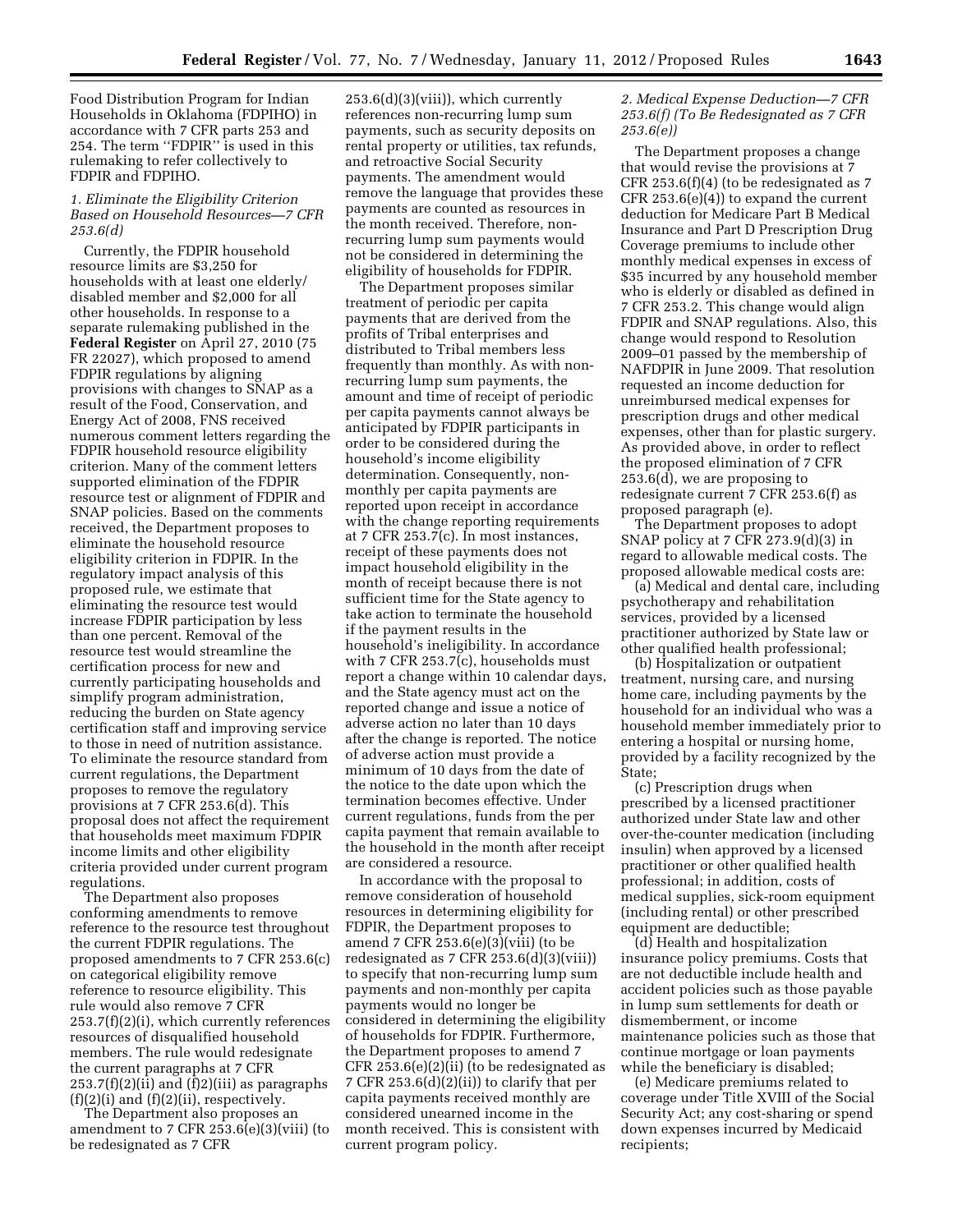(f) Dentures, hearing aids, and prosthetics;

(g) Securing and maintaining a seeing eye or hearing dog including the cost of dog food and veterinarian bills;

(h) Eye glasses prescribed by a physician skilled in eye disease or by an optometrist;

(i) Reasonable cost of transportation and lodging to obtain medical treatment or services; and

(j) Maintaining an attendant, homemaker, home health aide, child care services, or housekeeper, necessary due to age, infirmity, or illness.

SNAP regulations at 7 CFR 273.9(d) include an income deduction for all Medicare premium expenses in excess of \$35. Current FDPIR regulations at 7 CFR 253.6(f)(4) and program policy permit only a deduction for the full amounts of Medicare Part B Medical Insurance and Part D Prescription Drug Coverage premiums, respectively. In order to simplify program administration and in recognition of the significantly expanded range of deductible medical costs considered allowable under SNAP, the Department proposes to align the Medicare provision with SNAP by permitting deductions for all Medicare premiums in excess of \$35.

The SNAP regulations at 7 CFR  $273.9(d)(3)(x)$  allow a deduction for an amount equal to the SNAP benefit for a one-person household if the household furnishes the majority of a home care attendant's meals. The Department proposes to adopt this same provision for FDPIR.

Regarding the proposed meal-related deduction, the Department purchases the USDA foods provided under FDPIR at a reduced cost due to high volume purchases under long-term contracts with vendors. Consequently, the estimated average monthly per person FDPIR food package cost, which is adjusted annually, does not represent the retail value of the food package if identical foods were purchased by a family at a grocery store. The Department believes that it would be appropriate to adopt the SNAP policy of basing the meal-related deduction for the attendant on the maximum SNAP allotment for a one-person household. The SNAP allotments are based on the Thrifty Food Plan (TFP), which reflects

current dietary recommendations, food consumption patterns, food composition data, and food prices.

The Department would provide the State agencies, on an annual basis, the updated amount of the maximum SNAP allotment for a one-person household. The State agency would not be required to update the meal-related deduction amount until the household's next scheduled recertification, but may opt to do so earlier if that amount is available. If a household incurs attendant care costs that could qualify under both the medical deduction and dependent care deduction, the State agency would treat the cost as a medical expense.

# *3. Shelter and Utility Expense Deduction—7 CFR 253.6(f) (To Be Redesignated as 7 CFR 253.6(e))*

The Department proposes a change that would revise the provisions at 7 CFR 253.6(f) (to be redesignated as 7 CFR 253.6(e)) to establish regionspecific standard income deductions for monthly shelter and utility expenses. This change would respond to Resolution 2009–01 passed by the membership of NAFDPIR in June 2009. The resolution noted that shelter expenses such as home heating fuel and utilities may impact a household's ability to obtain food, and such factors are not currently factored into FDPIR eligibility determinations. SNAP regulations under 7 CFR Part 273 allow standard income deductions for shelter expenses in determining eligibility for that program.

Under this proposal, an FDPIR applicant household would receive a standard deduction if it incurs the cost of at least one allowable shelter/utility expense. The Department proposes to indicate that allowable shelter and utility expenses would conform to those expenses allowable for SNAP under 7 CFR 273.9(d)(6)(ii). Such expenses include the following:

(a) Continuing charges for the shelter occupied by the household, including rent, mortgage, condominium and association fees, or other continuing charges leading to the ownership of the shelter such as loan repayments for the purchase of a mobile home, including interest on such payments.

(b) Property taxes, State and local assessments, and insurance on the structure itself, but not separate costs for

insuring furniture or personal belongings.

(c) The cost of fuel for heating or cooling (i.e., the operation of air conditioning systems or room air conditioners); electricity or fuel used for purposes other than heating or cooling; water; sewerage; well installation and maintenance; septic tank system installation and maintenance; garbage and trash collection; all service fees required to provide service for one telephone, including, but not limited to, basic service fees, wire maintenance fees, subscriber line charges, relay center surcharges, 911 fees, and taxes; and fees charged by the utility provider for initial installation of the utility. Onetime deposits are not deductible.

(d) The shelter costs for the home if temporarily not occupied by the household because of employment or training away from home, illness, or abandonment caused by a natural disaster or casualty loss. For costs of a home vacated by the household to be included in the household's shelter costs, the household must intend to return to the home; the current occupants of the home, if any, must not be claiming the shelter costs for program purposes; and the home must not be leased or rented during the absence of the household.

(e) Charges for the repair of a home that was substantially damaged or destroyed due to a natural disaster such as a fire or flood. Shelter costs cannot include charges for repair of the home that have been or will be reimbursed by private or public relief agencies, insurance companies, or from any other source.

The amount of the deduction would be regionally based. The Department proposes to implement shelter/utility expense standard deductions specific to four regions: (1) Northeast/Midwest, (2) Southeast/Southwest, (3) Mountain Plains, and (4) West. The Department would, on an annual basis, calculate the shelter/utility standard deductions for each region, starting from a regionspecific baseline deduction. The proposed baseline for each FDPIR regional shelter/utility standard deduction is provided below, which assumes implementation in Fiscal Year 2013.

# PROJECTED FY 2013 FDPIR STANDARD SHELTER/UTILITY EXPENSE DEDUCTIONS BASELINE BY REGION

| Region                                   | States currently with FDPIR programs                                                              | Shelter/utility<br>deduction |
|------------------------------------------|---------------------------------------------------------------------------------------------------|------------------------------|
| Northeast/Midwest<br>Southeast/Southwest | Mountain Plains    Colorado, Kansas, Montana, Nebraska, North Dakota, South Dakota, Utah, Wyoming | \$350<br>300<br>400          |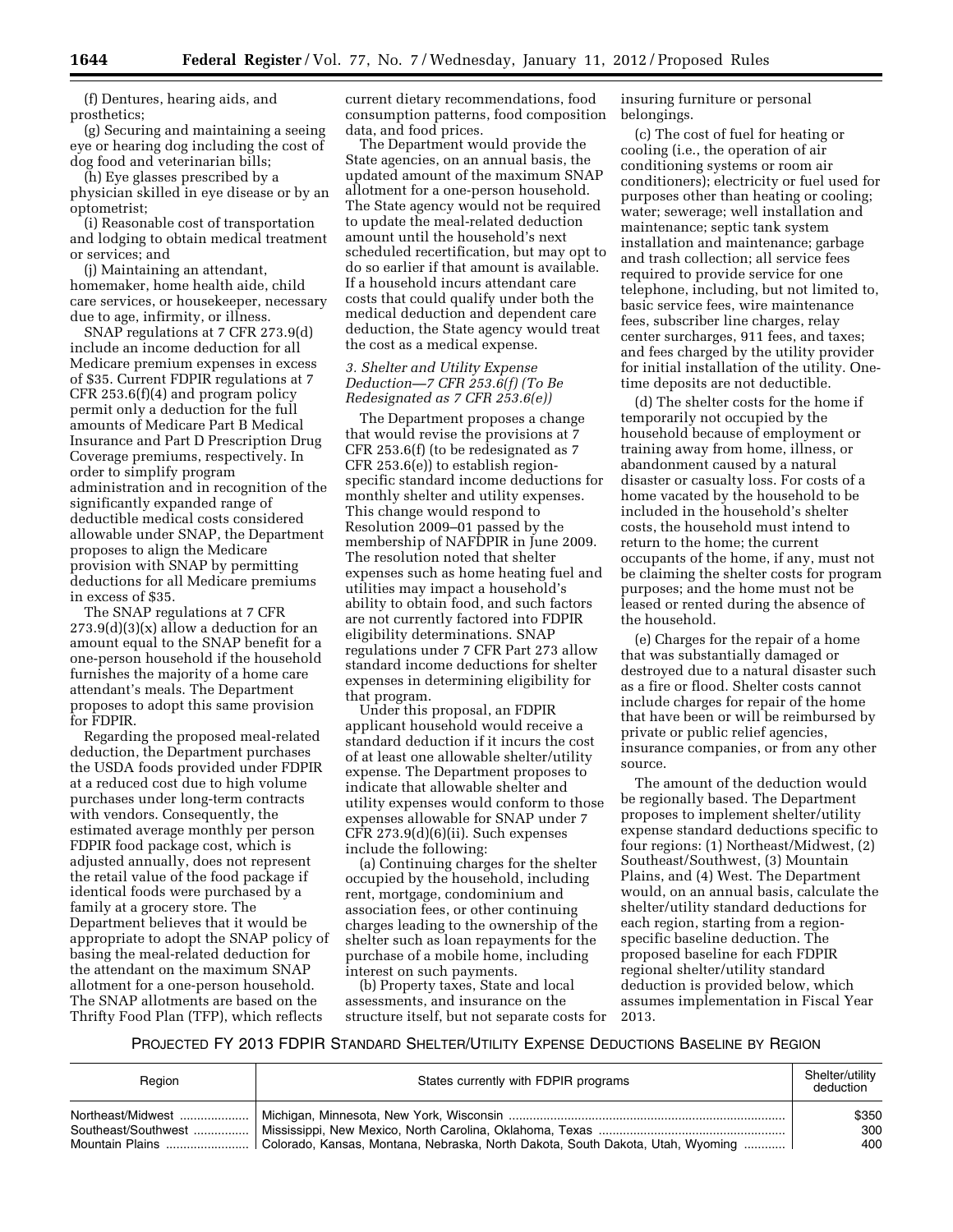PROJECTED FY 2013 FDPIR STANDARD SHELTER/UTILITY EXPENSE DEDUCTIONS BASELINE BY REGION—Continued

| Region | States currently with FDPIR programs | Shelter/utility<br>deduction |
|--------|--------------------------------------|------------------------------|
| West   |                                      | 350                          |

In developing the regional groupings and baseline shelter/utility standard deductions, the Department considered data from a number of sources, including national surveys of shelter costs and data on SNAP participants' shelter deductions. The Department also considered where FDPIR programs currently operate. If new programs are approved to administer FDPIR in States not listed above, the Department would identify the appropriate regional grouping for each new State.

The Department would, on an annual basis, calculate the shelter/utility standard deductions for each region. As part of the annual calculation, the Department would adjust the previous year's regional shelter/utility expense standard deduction amounts to account for changes to SNAP Quality Control data, rounding to the nearest \$50. The Department would issue the revised shelter/utility standard deductions prior to October 1 each year.

Under the proposed provision, an applicant household that would qualify for a shelter/utility standard deduction would have the option to receive the appropriate deduction amount for the State in which the household resides or the State in which the State agency's central administrative office is located. These States could potentially be located in two different regions which have different shelter/utility expense standard deductions.

The Department believes that the proposed shelter/utility provisions are easy to understand and promote simplicity and efficiency in program administration. Because the Department would issue the regional shelter/utility standard deductions annually, no undue burden would be placed on State agencies to determine such amounts. Furthermore, as proposed, FDPIR households would not be required to produce documentation for all shelter/ utility expenses; households would need only to provide documentation for one allowable shelter/utility expense. The State agency would apply the appropriate regional standard shelter deduction and would not be required to perform an additional calculation to determine the household's shelter deduction amount. This simplifies the application and certification processes, preventing an undue burden on applicants and State agency staff.

Because the shelter/utility standard deductions would be region-specific, such deductions would recognize the variability in shelter and utility costs across the nation.

# *4. Verification Requirements and Household Reporting—7 CFR 253.7(a)(6)(i) and 7 CFR 253.7(c)(1)*

The Department proposes new household verification requirements related to the two proposed income deductions discussed above. Amendments are proposed to 7 CFR 253.7(a)(6)(i) to revise the current verification requirements for Medicare Part B and Part D premiums to reflect the proposed expanded medical expense deduction. Also, an amendment is proposed to add a verification requirement for shelter and utility expenses at 7 CFR 253.7(a)(6)(i). As indicated above, applicant households must show proof of at least one allowable shelter/utility expense to receive the FDPIR standard deduction for shelter/utility expenses.

The Department also proposes amendments to the reporting requirements at 7 CFR  $253.7(c)(1)$  to reorganize this section for better comprehension, and to improve the administration of FDPIR and service to program applicants and participants. First, the Department proposes a requirement for households to report a change in residence and when they no longer have shelter/utility expenses. Households that do not have shelter/ utility expenses would not qualify for the standard deduction for shelter/ utility expenses proposed in this rulemaking. Therefore, the Department believes it is reasonable to require households to report if they no longer have such expenses so the State agency can determine if the household continues to meet the FDPIR financial eligibility criteria. A change in residence often results in a change to shelter/utility expenses. In addition, a change in residence may also impact a household's eligibility if the household no longer meets the residency requirement under FDPIR. Eligible households must reside on a participating reservation or in approved FDPIR service areas outside of a reservation or in the state of Oklahoma. Therefore, a change in residence might

result in a household becoming ineligible for FDPIR benefits.

The Department also proposes a new requirement under 7 CFR 253.7(c)(1) that households report changes in the legal obligation to pay child support. Households that do not have a legal obligation to pay child support do not qualify for the current child support deduction. Therefore, the Department believes it is reasonable to require the reporting of this change so that service providers can determine if households continue to meet the FDPIR financial eligibility criteria.

Finally, the Department proposes a revision regarding the reporting of changes in income. The current provisions at 7 CFR 253.7(c)(1) require households to report changes in income that would necessitate a change in the eligibility determination. The State agencies are required to advise each household at the time of certification the maximum monthly income limit for its household size, so the household will know to report an increase in income above that limit. The Department does not believe that this methodology is practical. A household's monthly net income amount, which is compared to the monthly income limit, is calculated by subtracting allowable deductions from the household's gross income. Households cannot be expected to know how an increase in monthly gross income will impact its monthly net income amount, because such households are not knowledgeable about the net monthly income calculation. Therefore, the Department proposes an amendment to regulations at 7 CFR  $253.7(c)(1)$  to require households to report an increase of more than \$100 in gross monthly income. This change would provide a more effective guideline for households to determine when changes in income must be reported.

#### **III. Procedural Matters**

### *A. Executive Order 12866 and Executive Order 13563*

Executive Orders 12866 and 13563 direct agencies to assess all costs and benefits of available regulatory alternatives and, if regulation is necessary, to select regulatory approaches that maximize net benefits (including potential economic,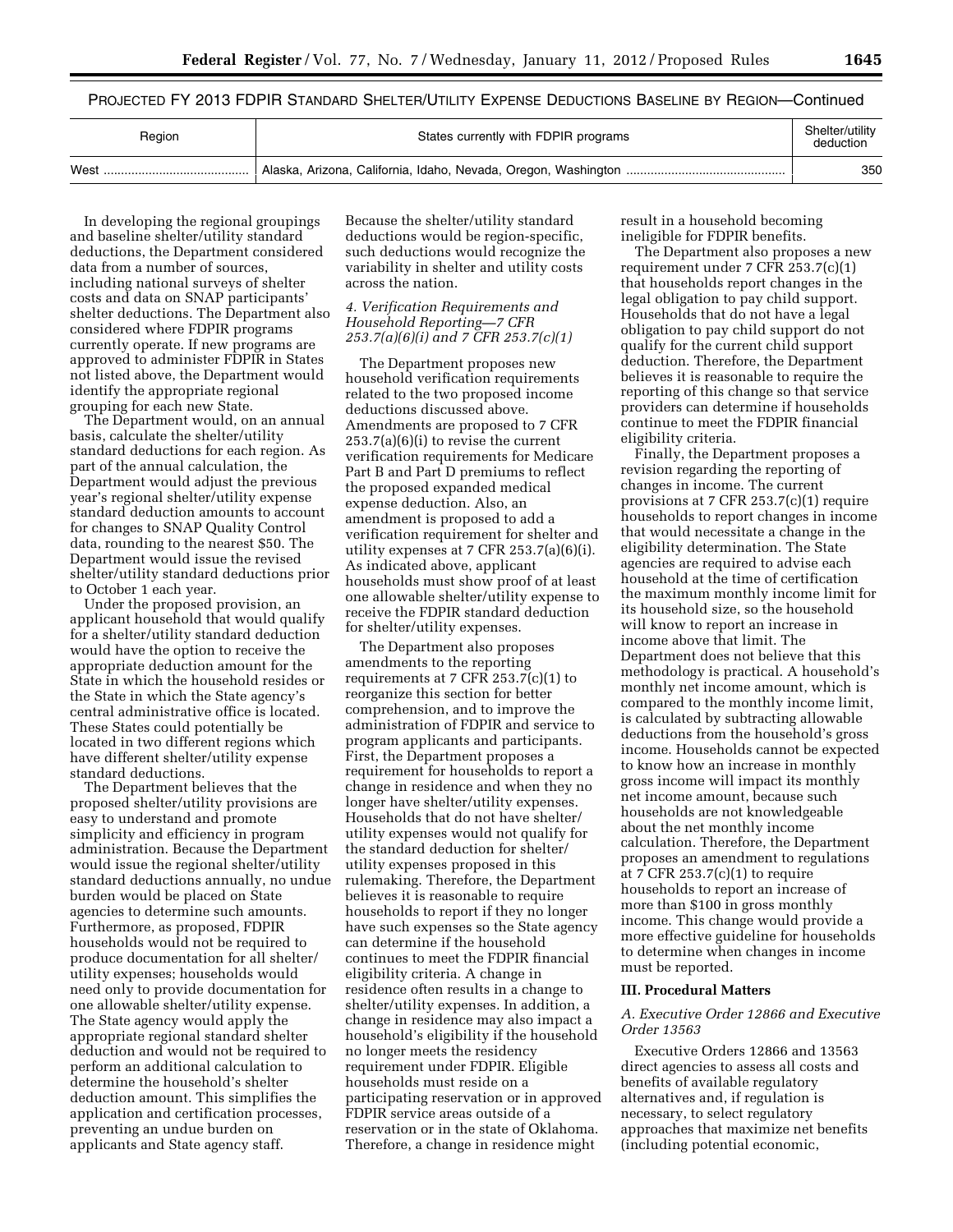environmental, public health and safety effects, distributive impacts, and equity). Executive Order 13563 emphasizes the importance of quantifying both costs and benefits, of reducing costs, of harmonizing rules, and of promoting flexibility.

This proposed rule has been designated a ''significant regulatory action,'' although not economically significant, under section 3(f) of Executive Order 12866. Accordingly, the rule has been reviewed by the Office of Management and Budget.

# *B. Regulatory Impact Analysis*

### 1. Need for Action

This action is needed to ensure that regulations pertaining to income deductions are more consistent between FDPIR and SNAP. FDPIR was established by the Congress in 1977 as an alternative to SNAP for low-income households living on or near Indian reservations; these households may not have easy access to SNAP offices and authorized grocery stores. Both programs offer a standard deduction, an earned income deduction, a child support deduction, and a dependent care deduction. SNAP also offers an excess medical expense deduction and an excess shelter expense deduction. Unlike SNAP, the medical deduction currently offered in FDPIR is limited to the amount households pay for Medicare Part B and Part D premiums. FDPIR does not offer an income deduction for shelter and utility expenses.

This proposed rulemaking responds to a resolution passed by the membership of the NAFDPIR in June 2009 that requested income deductions for home heating expenses and other utilities, prescription medications, and other out-of-pocket medical expenses. The NAFDPIR resolution stated that the FDPIR income eligibility criteria unfairly penalizes households whose net monthly income is determined to be over the income standard by as little as one dollar, while many of these households have monthly shelter, utility, and/or medical expenses. NAFDPIR believes that some lowincome households are forced to choose between paying for food and paying for heat and/or medicine.

FNS received numerous comment letters in response to separate proposed rulemaking supporting elimination of the FDPIR resource test or alignment of FDPIR and SNAP policies. This proposed rule would eliminate the household resource eligibility criterion for FDPIR. Removal of the resource test would streamline the certification

process for new and currently participating households and simplify program administration, reducing the burden on State agency certification staff and improving service to those in need of nutrition assistance.

#### 2. Benefits

This rule proposes to amend FDPIR regulations to improve the administration of and expand access to FDPIR. This rule also promotes parity with the eligibility requirements in SNAP. These regulatory changes are designed to help ensure that FDPIR benefits are provided to low-income households living on or near Indian reservations that are in need of nutrition assistance. The proposed changes to the FDPIR regulations could potentially increase participation, thus expanding access to FDPIR and increasing nutrition assistance for the targeted population.

FNS projects the impact of the proposed changes on FDPIR participation, as follows:

(a) *Elimination of the Household Resource Limit.* This provision is projected to increase participation ranging from approximately 189 individuals in the first year of implementation to 568 individuals 3 years later;

(b) *Medical Expense Deduction.* This provision would potentially make some elderly and/or disabled individuals with sizeable monthly medical expenses newly eligible for FDPIR. The projected increase in participation ranges from approximately 67 individuals in the first year of implementation to 201 individuals three years later; and

(c) *Shelter/Utility Expense Deduction.*  This provision is projected to increase participation ranging from approximately 752 individuals in the first year of implementation to 2,257 individuals three years later.

There is some uncertainly associated with the estimates above given the limitations on relevant data pertaining to FDPIR participants. Also, the impact of each provision on participation was evaluated independently from the other provisions, so the combined effect or overlap of these provisions is unknown. It is expected that some individuals might benefit from more than one provision. For example, an elderly household may qualify for both the medical expense deduction and the shelter/utility expense deduction.

# 3. Cost

This action is not expected to significantly increase costs of State and local agencies, or their commercial contractors, though these costs cannot be determined with any accuracy. ITOs

and State agencies that administer FDPIR are required to provide 25 percent of the funds necessary to operate the program. This requirement may be waived with FNS approval if compelling justification exists. Any increased ITO/State agency costs resulting from this rulemaking would be related to an increase in the ITO/State agency share of administrative costs to serve additional households made eligible by this rule.

FNS projects the impact of the proposed changes on federal costs (i.e., program benefits), which are attributable to potential increases in participation.

(a) *Elimination of the Household Resource Limit.* FNS estimates that this provision would cost \$1,857,000 over a 5-year period.

(b) *Medical Expense Deduction.* FNS estimates that this provision would cost \$656,000 over a five-year period.

(c) *Shelter/Utility Expense Deduction.*  FNS estimates that this provision would cost \$7,375,000 over a five-year period.

As with the estimates on the impact on participation, there is some uncertainty associated with the cost estimates above. Also, as indicated above, the impact of each provision on participation was evaluated independently from the other provisions, so the combined effect or overlap of these provisions is unknown. If individuals benefit from more than one provision, the estimated cost to the federal government would be less.

#### *C. Regulatory Flexibility Act*

This proposed rule has been reviewed with regard to the requirements of the Regulatory Flexibility Act of 1980 (5 U.S.C. 601–612). It has been certified that this rule will not have a significant impact on a substantial number of small entities. While program participants and ITOs and State agencies that administer FDPIR and the Food Distribution Program for Indian Households in Oklahoma will be affected by this rulemaking, the economic effect will not be significant.

#### *D. Public Law 104–4*

Title II of the Unfunded Mandates Reform Act of 1995 (UMRA), Public Law 104–4, establishes requirements for Federal agencies to assess the effects of their regulatory actions on State, local, and Tribal governments and the private sector. Under section 202 of the UMRA, the Department generally must prepare a written statement, including a cost/ benefit analysis, for proposed and final rules with Federal mandates that may result in expenditures by State, local, or Tribal governments, in the aggregate, or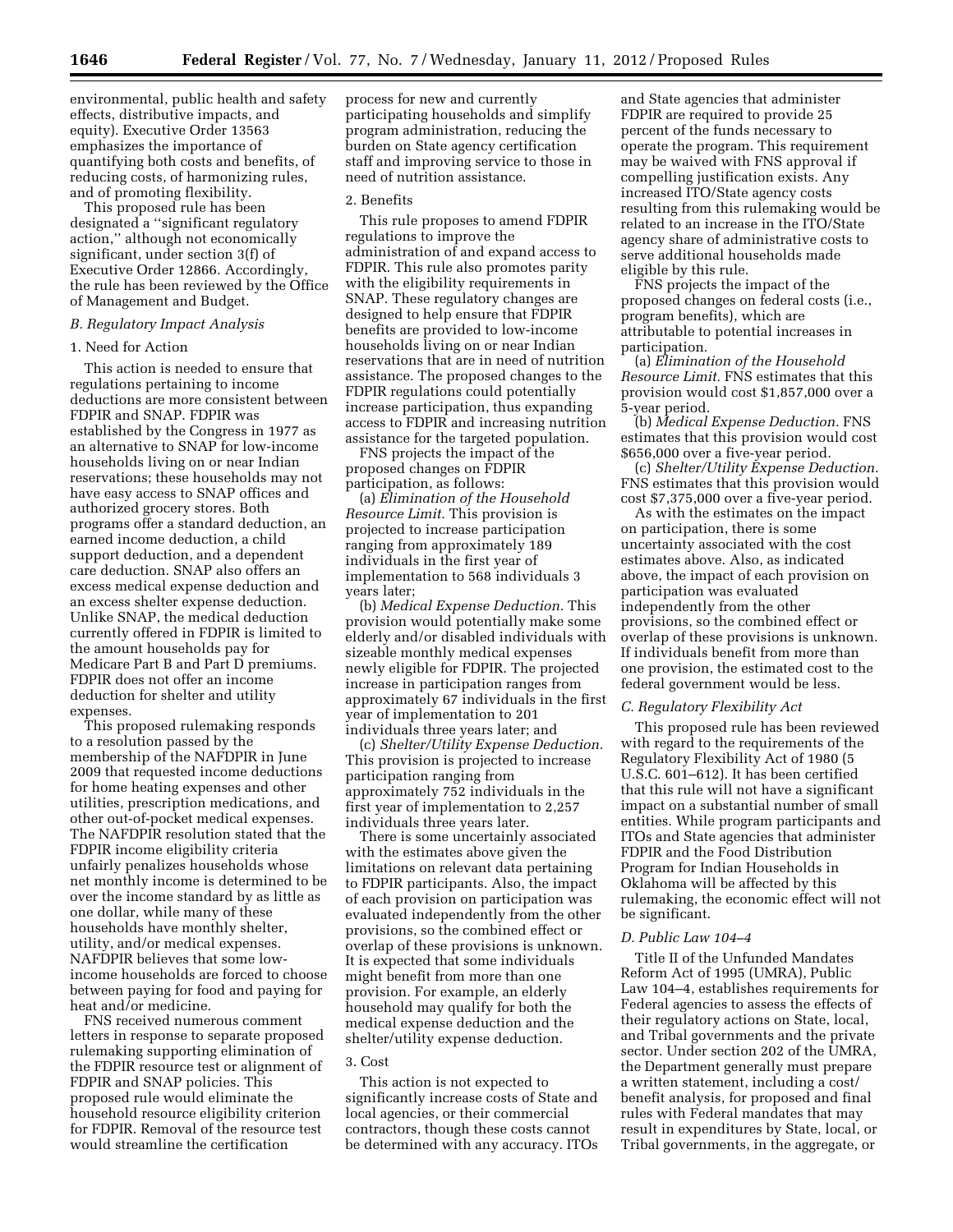by the private sector, of \$100 million or more in any one year. When such a statement is needed for a rule, section 205 of the UMRA generally requires the Department to identify and consider a reasonable number of regulatory alternatives and adopt the least costly, more cost-effective, or least burdensome alternative that achieves the objectives of the rule.

This rule contains no Federal mandates (under the regulatory provisions of Title II of the UMRA) that impose on State, local, and Tribal governments or the private sector expenditures of \$100 million or more in any one year. This rule is, therefore, not subject to the requirements of sections 202 and 205 of the UMRA.

#### *E. Executive Order 12372*

The program addressed in this action is listed in the Catalog of Federal Domestic Assistance under No. 10.567. For the reasons set forth in the final rule in 7 CFR part 3015, Subpart V, and related Notice published at 48 FR 29114, June 24, 1983, the donation of foods in such programs is included in the scope of Executive Order 12372, which requires intergovernmental consultation with State and local officials.

#### *F. Executive Order 13132*

Executive Order 13132 requires Federal agencies to consider the impact of their regulatory actions on State and local governments. Where such actions have federalism implications, agencies are directed to provide a statement for inclusion in the preamble to the regulations describing the agency's considerations in terms of the three categories called for under section (6)(b)(2)(B) of Executive Order 13132.

# 1. Prior Consultation With Tribal/State **Officials**

The programs affected by the regulatory proposals in this rule are all Tribal or State-administered federally funded programs. FNS' national and regional offices have formal and informal discussions with State agency officials and representatives on an ongoing basis regarding program issues relating to FDPIR. FNS meets annually with the NAFDPIR membership, a national group of Tribal and Stateappointed FDPIR Program Directors, to discuss issues relating to FDPIR. FNS also meets with the NAFDPIR Board on a more frequent basis.

The changes proposed in this rulemaking related to the deduction for shelter and utility expenses are based on a resolution passed by the NAFDPIR membership in June 2009, and were

discussed with the NAFDPIR Board and its membership. This rulemaking was also the subject of formal consultation with Tribal officials held in seven locations in October 2010 through January 2011, as discussed below.

2. Nature of Concerns and the Need To Issue This Rule

Eligible low-income households living in areas served by FDPIR may choose to participate in either FDPIR or SNAP. SNAP regulations offer an income deduction for excess shelter expenses and an income deduction for allowable monthly medical expenses in excess of \$35 for households with elderly and/or disabled members. This proposed rulemaking would respond to a resolution passed by the membership of the NAFDPIR in June 2009 that requested income deductions for home heating expenses and utilities, prescription medications, and other outof-pocket medical expenses. The NAFDPIR resolution read that the FDPIR income eligibility criteria unfairly penalizes households whose net monthly income is determined to be over the income standard by as little as one dollar, while many of these households have monthly shelter, utility and/or medical expenses. NAFDPIR believes that some low-income households are forced to choose between paying for food and paying for heat and/or medicine.

FNS also received numerous comment letters in response to separate proposed rulemaking supporting elimination of the FDPIR resource test or alignment of FDPIR and SNAP policies. This proposed rulemaking responds to the concerns raised by commenters.

# 3. Extent to Which We Meet Those Concerns

The Department has considered the impact of this rule on ITOs and State agencies that administer FDPIR. The Department does not expect the provisions of this rule to conflict with any State or local law, regulations, or policies. The overall effect of this rule is to ensure that low-income households living on or near Indian reservations receive nutrition assistance.

#### *G. Executive Order 12988*

This proposed rule has been reviewed under Executive Order 12988, ''Civil Justice Reform.'' Although the provisions of this rule are not expected to conflict with any State or local law, regulations, or policies, the rule is intended to have preemptive effect with respect to any State or local laws, regulations, or policies that conflict

with its provisions or that would otherwise impede its full implementation. This rule is not intended to have retroactive effect. Prior to any judicial challenge to the provisions of this rule or the applications of its provisions, all applicable administrative procedures must be exhausted.

# *H. Civil Rights Impact Analysis*

The Department has reviewed this rule in accordance with the Department Regulation 4300–4, ''Civil Rights Impact Analysis,'' to identify and address any major civil rights impacts the rule might have on minorities, women, and persons with disabilities. Consistent with current SNAP regulations, the proposed provision to expand the current income deduction for Medicare Part B Medical Insurance and Part D Prescription Drug Coverage premiums to include other allowable monthly medical expenses in excess of \$35 would apply only to households with elderly and/or disabled members, as defined at 7 CFR 253.2. However, after a careful review of the rule's intent and provisions, the Department has determined that this rule will not in any way limit or reduce the ability of participants to receive the benefits of donated foods in food distribution programs on the basis of an individual's or group's race, color, national origin, sex, age, political beliefs, religious creed, or disability. The Department found no factors that would negatively affect any group of individuals.

#### *I. Paperwork Reduction Act*

The Paperwork Reduction Act of 1995 (44 U.S.C. Chapter 35; see 5 CFR part 1320) requires that OMB approve all collections of information by a Federal agency from the public before they can be implemented. Information collections related to the provisions in this proposed rule were previously approved under OMB No. 0584–0293.

This rule would impact the reporting and recordkeeping burden for ITOs and State agencies under OMB No. 0584– 0293 due to an expected change in number of households participating in FDPIR as a result of this rule and related changes to verification and household reporting requirements. Documentation supporting the eligibility of all participating households must be maintained by the ITOs and State agencies.

The approved information collection estimates under OMB No. 0584–0293 are as follows:

*Estimated total annual burden:*  1,079,172.92.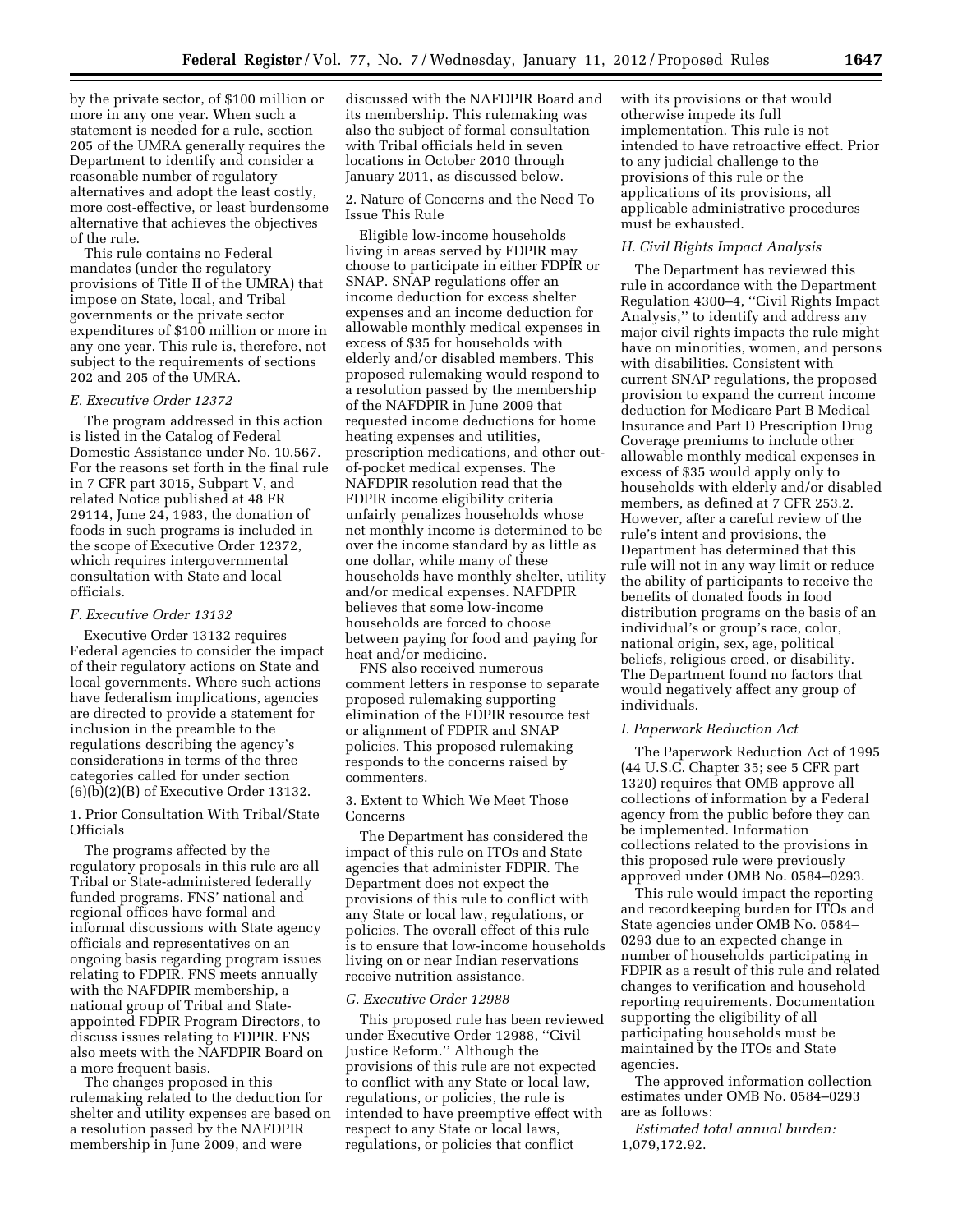*Estimated annual recordkeeping burden:* 746,400.42.

*Estimated annual reporting burden:*  332,772.49.

Changes resulting from this proposed rule would result in the following changes to OMB No. 0584–0293:

*Estimated total annual burden:* 

1,081,071.76.

*Estimated annual recordkeeping burden:* 746,428.44.

*Estimated annual reporting burden:*  334,643.32.

These information collection requirements will not become effective until approved by OMB. Once they have been approved, FNS will publish a separate action in the **Federal Register**  announcing OMB's approval.

#### *J. E-Government Act Compliance*

The Department is committed to complying with the E-Government Act 2002 to promote the use of the Internet and other information technologies to provide increased opportunities for citizen access to Government information and services, and for other purposes.

#### *K. Executive Order 13175*

Executive Order 13175 requires Federal agencies to consult and coordinate with Tribes on a government-to-government basis on policies that have Tribal implications, including regulations, legislative comments or proposed legislation, and other policy statements or actions that have substantial direct effects on one or more Indian Tribes, on the relationship between the Federal Government and Indian Tribes, or on the distribution of power and responsibilities between the Federal Government and Indian Tribes. In late 2010 and early 2011, USDA engaged in a series of consultative sessions to obtain input by Tribal officials or their designees concerning the effect of this and other rules on Tribes or Indian Tribal governments, or whether this rule may preempt Tribal law. In regard to the provisions of this rule, a session attendee spoke in support of the provision that would eliminate the resource eligibility criteria. Another attendee spoke about Tribal per capita payments and how receipt of these payments negatively affects the eligibility of some households under current rules.

Reports from the consultative sessions will be made part of the USDA annual reporting on Tribal Consultation and Collaboration. USDA will offer future opportunities, such as Webinars and teleconferences, for collaborative conversations with Tribal leaders and their representatives concerning ways to

improve rules with regard to their affect on Indian country.

We are unaware of any current Tribal laws that could be in conflict with the proposed rule. We request that commenters address any concerns in this regard in their responses.

#### **List of Subjects in 7 CFR Part 253**

Administrative practice and procedure, Food assistance programs, Grant programs, Social programs, Indians, Reporting and recordkeeping requirements, Surplus agricultural commodities.

Accordingly, 7 CFR part 253 is proposed to be amended as follows:

#### **PART 253—ADMINISTRATION OF THE FOOD DISTRIBUTION PROGRAM FOR HOUSEHOLDS ON INDIAN RESERVATIONS**

1. The authority citation for 7 CFR part 253 continues to read as follows:

**Authority:** 91 Stat. 958 (7 U.S.C. 2011– 2036).

2. In § 253.6:

a. Amend the heading of paragraph (c) by removing the words ''and resource''; b. Amend paragraph (c)(1) by

removing the words ''and resources'';

c. Amend paragraph (c)(2) by removing the words ''and resources'';

d. Remove paragraph (d) and redesignate paragraphs (e) and (f) as paragraphs (d) and (e), respectively;

e. In redesignated paragraph (d), redesignate paragraph (d)(2)(ii)(F) as paragraph  $(d)(2)(ii)(G)$ , and add new  $param<sub>p</sub>(d)(2)(ii)(F);$ 

f. Amend redesignated paragraph (d)(3)(viii) by removing the second sentence;

g. Add a new paragraph (d)(3)(xii); h. In redesignated paragraph (e), revise paragraph (e)(4), and, add a new paragraph (e)(5).

The revision and additions read as follows:

#### **§ 253.6 Eligibility of households.**

- $\star$   $\qquad$   $\star$   $\qquad$   $\star$
- $(d) * * * *$
- $(2) * * * *$
- $(ii) * * * *$

(F) Per capita payments that are derived from the profits of Tribal enterprises and distributed to Tribal members on a monthly basis.

\* \* \* \* \*  $(3) * * * *$ 

(xii) Per capita payments that are derived from the profits of Tribal enterprises and distributed to Tribal members less frequently than monthly (e.g., quarterly, semiannually or

annually) are excluded from consideration as income.

\* \* \* \* \* (e) \* \* \*

(4) Households must receive a medical deduction for that portion of medical expenses in excess of \$35 per month, excluding special diets, incurred by any household member who is elderly or disabled as defined in § 253.2 of this chapter. Spouses or other persons receiving benefits as a dependent of a Supplemental Security Income (SSI), or disability and blindness recipient are not eligible to receive this deduction; however, persons receiving emergency SSI benefits based on presumptive eligibility are eligible for this deduction. The allowable medical costs are those permitted at 7 CFR 273.9(d)(3) for the Supplemental Nutrition Assistance Program (SNAP).

(5) Households that incur monthly shelter and utility expenses will receive a shelter/utility standard deduction, subject to the provisions below.

(i) The household must incur, on a monthly basis, at least one allowable shelter/utility expense. The allowable shelter/utility expenses are those permitted at 7 CFR 273.9(d)(6)(ii) for SNAP.

(ii) The shelter/utility standard deduction amounts are set by FNS on a regional basis. The standard deductions are adjusted annually to reflect changes to SNAP Quality Control data. FNS will advise the State agencies of the updates prior to October 1 of each year.

(iii) If eligible to receive a shelter/ utility standard deduction, the applicant household may opt to receive the appropriate deduction amount for the State in which the household resides or the State in which the State agency's central administrative office is located.

- \* \* \* \* \* 3. In § 253.7:
	- a. Revise paragraph (a)(6)(i)(C);

b. Add new paragraph (a)(6)(i)(D);

- c. Revise paragraph (c)(1);
- 

d. Remove paragraph (f)(2)(i) and redesignate paragraphs (f)(2)(ii) and  $(f)(2)(iii)$  as paragraphs  $(f)(2)(i)$  and (f)(2)(ii), respectively.

The revisions and addition read as follows:

#### **§ 253.7 Certification of households.**

- (a) \* \* \*
- $(6) * * * *$  $(i) * * * *$
- 

(C) *Excess medical expense deduction.* The State agency must obtain verification for those medical expenses that the household wishes to deduct in accordance with 7 CFR 253.6(e)(4). The allowability of services